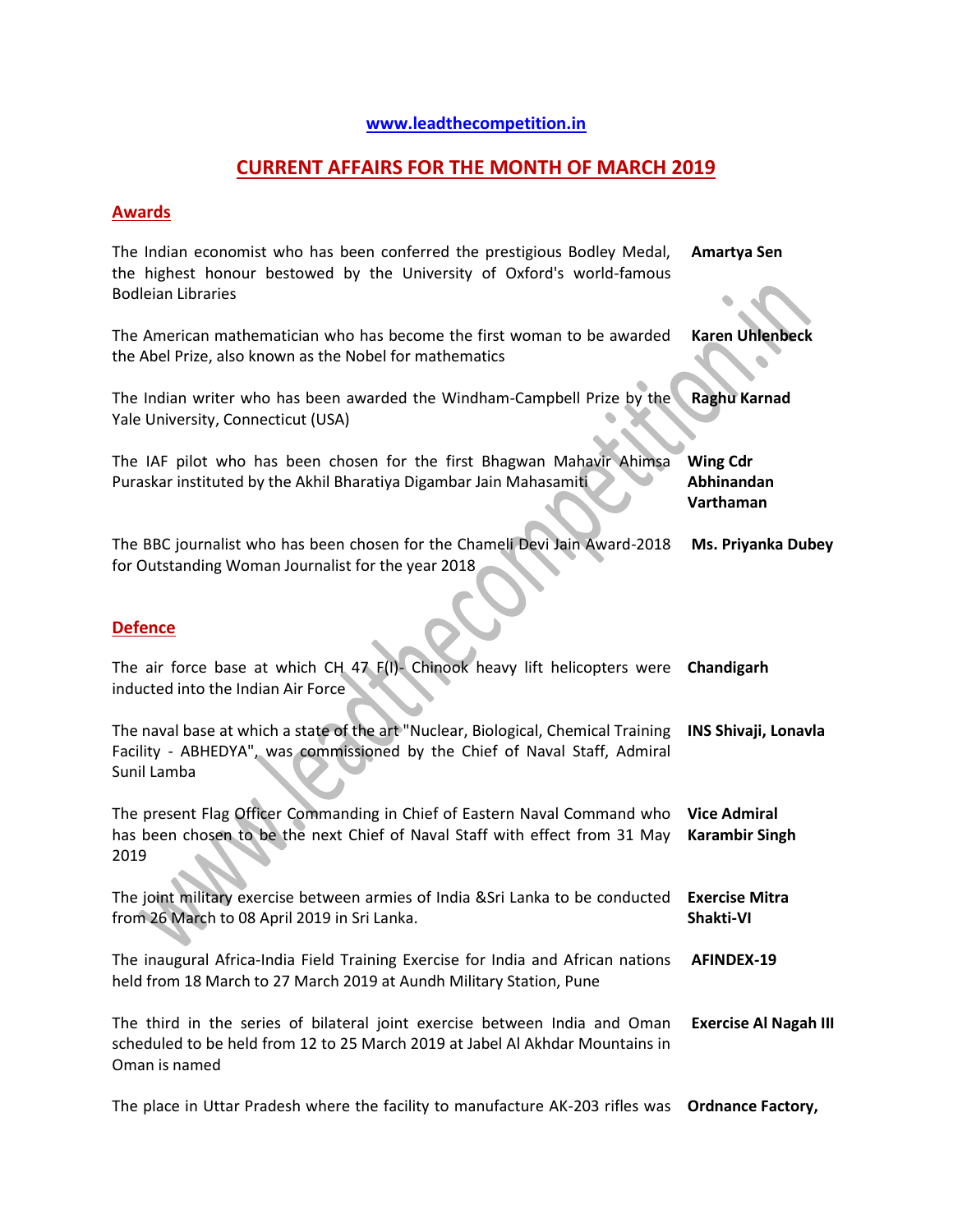inaugurated by the PM Shri Narendra Modi **Korwa (Amethi) Korwa (Amethi)** 

The 8th edition of India-Bangladesh joint military exercise being conducted at **Sampriti-2019** Tangail, Bangladesh from 02 March to 15 March 2019

The mission in which a missile (A-SAT) launched from APJ Abdul Kalam island **Mission Shakti** shot down a low earth satellite at a height of 300 km was named

#### **Sports**

The team which has won the 2018-19 edition of Indian Super League defeating FC Goa in the finals **Bengaluru** 

The cricket playing nation which has won its first test match in its cricket history (against Ireland) in Dehradun **Afghanistan**

The Indian gymnast who has been chosen as the a Barbie Role Model by US based toy maker Mattel Inc. **Dipa Karmakar**

The Indian chess player who has become the 61st person from the country to **P Iniyan** become a Grandmaster

The Swiss tennis player who has become the second person in the world to win **Roger Federer** 100 ATP titles in his career (after Jimmy Connors)

The West Indian cricketer who has become the first in the world to hit more **Chris Gayle** than 500 sixes in international cricket

#### **Persons**

| The former Supreme Court Judge who has been chosen to be India's first Lokpal          | Justice Pinaki<br><b>Chandra Ghosh</b> |
|----------------------------------------------------------------------------------------|----------------------------------------|
| The Andhra Pradesh Cabinet Minister for Information Technology, Panchayati Nara Lokesh |                                        |
| Raj and Rural Development who has been recognised by the World Economic                |                                        |
| Forum as a Young Global Leader for 2019                                                |                                        |

The new Chairperson of the newly constituted National Commission for **Bhagwan Lal Sahni** Backward Classes

#### **Banking**

The bank on which the Reserve Bank of India has imposed a penalty of Rs. 2 **Punjab National**  crores for non-compliance of regulatory directions about SWIFT operations **Bank**

The public sector bank which has become the first in the country to link savings **State Bank of India**bank interest rate to RBI repo rate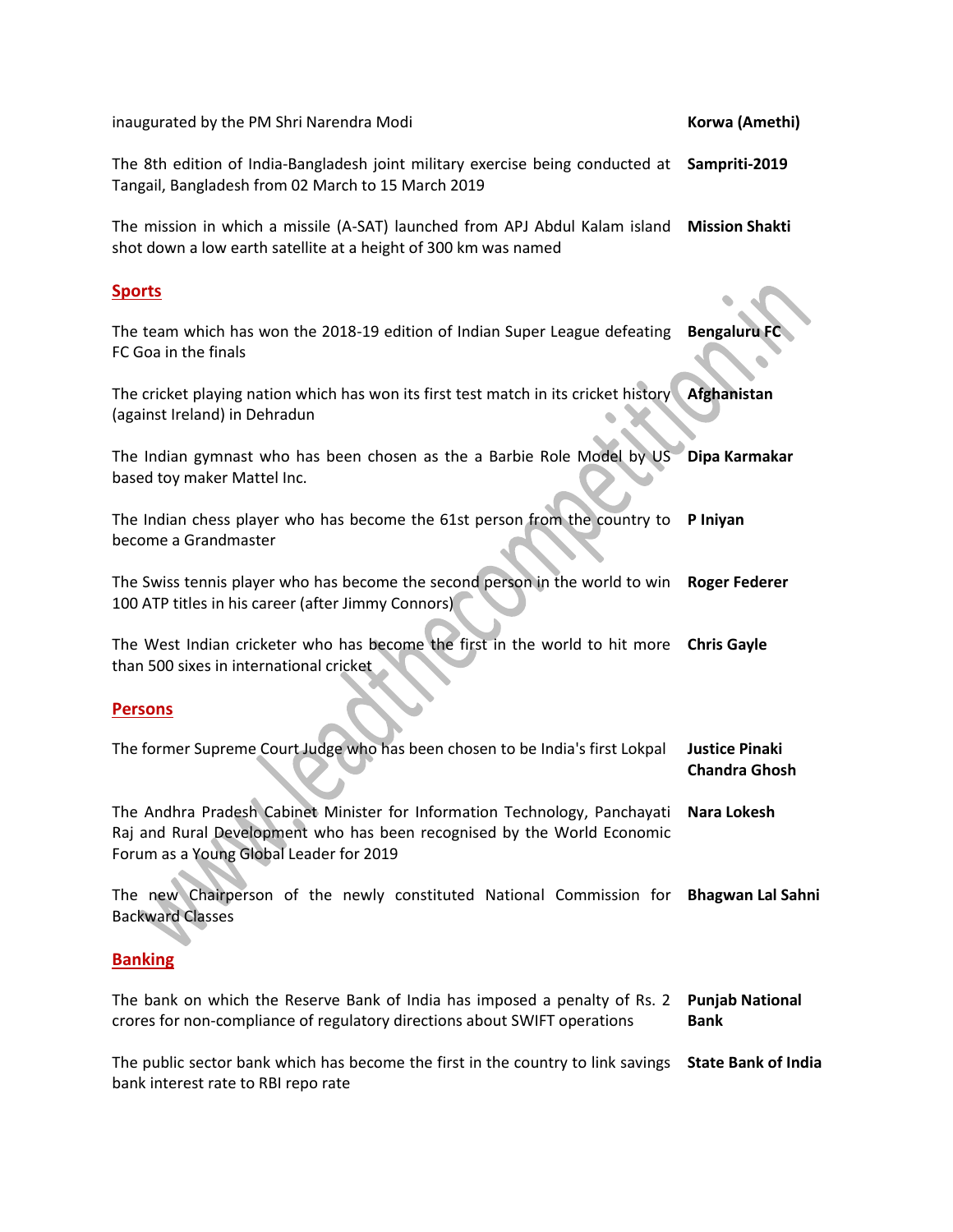#### **Railways**

The manufacturing unit of Indian Railways which has become the world's largest **Integral Coach**  rail coaches maker surpassing the top Chinese manufacturers **Factory, Chennai**

#### **Places**

The new name of the capital city Astana of Kazakhstan in the honour of **Nursultan** outgoing President Nursultan Nazarbayev

The place in Uttar Pradesh at which the foundation stone of National Institute of Unani Medicine was laid by Union Minister of State (IC) for AYUSH Shri Shripad Yesso Naik **Ghaziabad**

#### **Miscellaneous**

The cloud gaming subscription service launched by multinational technology company Google capable of streaming video games in 4K resolution at 60 frames per second **Google Stadia**

The tropical cyclone which hit Mozambique, Zimbabwe, Madagascar and caused loss of thousands of lives **Cyclone Idai**

The German car manufacturer which has been imposed a penalty of Rs. 500 **Volkswagen** crore by the National Green Tribunal

The day in March which has been declared to be observed as Jan Ausadhi Diwas **07 March**  to create awareness about use of generic medicines

The rank of India in the Internet Inclusive Index released by Economic **47th**  Intelligence Unit (Top 3 countries are Sweden, Singapore and USA

#### **GI Tags to 5 varieties of Indian coffee**

Government of India has recently awarded Geographical Indication (GI) to five varieties of Indian coffee. They are:

1. **Coorg Arabica** coffee is grown specifically in the region of Kodagu district in Karnataka.

2. **Wayanaad Robusta** coffee is grown specifically in the region of Wayanad district of Kerala.

3. **Chikmagalur Arabica** coffee is grown specifically in the region of Chikmagalur district in the Malnad region of Karnataka.

4. **Araku Valley Arabica** coffee can be described as coffee from the hilly tracks of Visakhapatnam district of Andhra Pradesh and Odisha region at an elevation of 900-1100 Mt MSL.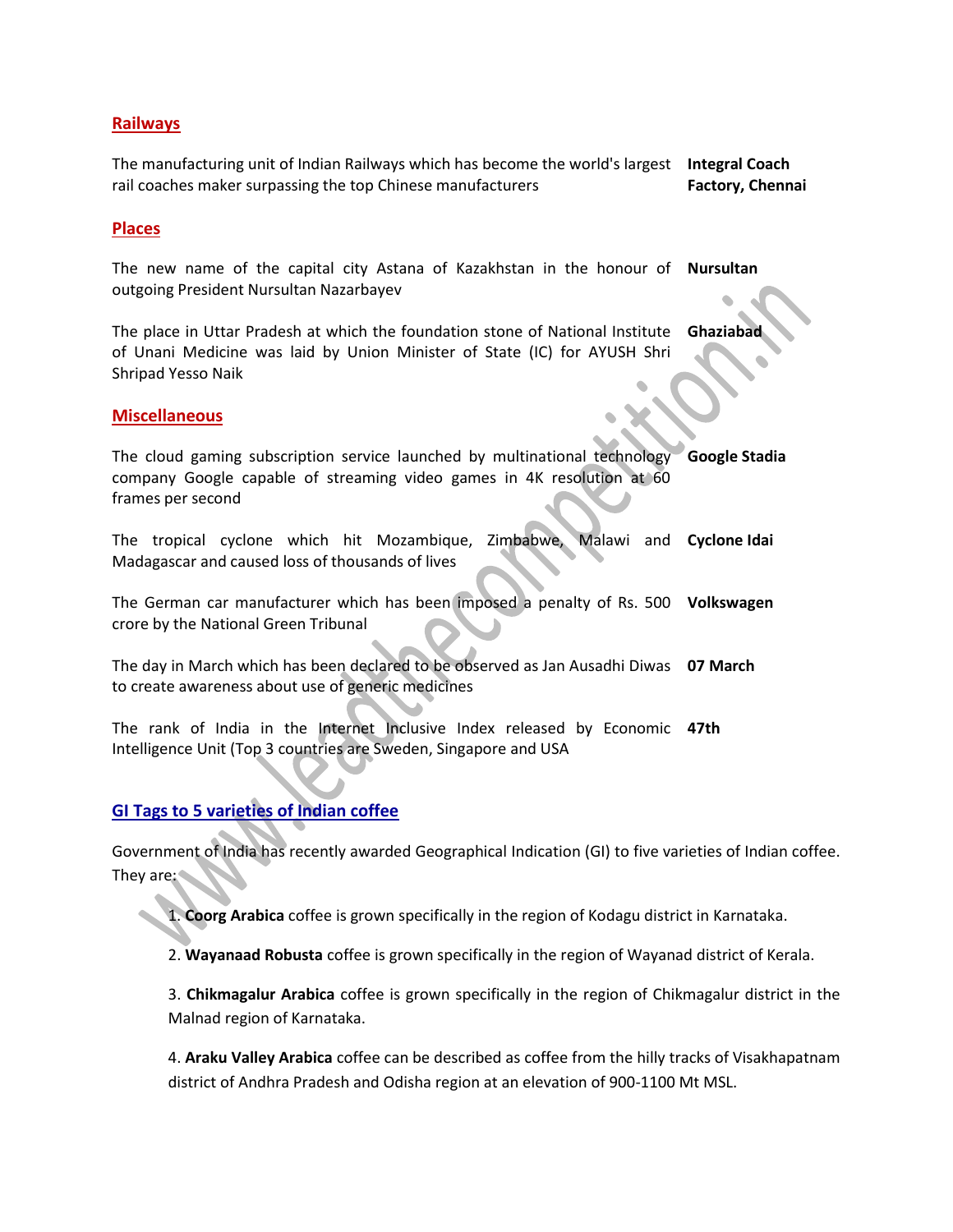5. **Bababudangiris Arabica** coffee is grown specifically in the birthplace of coffee in India and the region is situated in the central portion of Chikmagalur district.

NOTE: The Monsooned Malabar Robusta Coffee, a unique specialty coffee from India, was given GI certification earlier.

#### **World Happiness Index 2019**

Released by: UN Sustainable Development Solutions Network

| Rank | Country     | Rank | Country    |
|------|-------------|------|------------|
| 1.   | Finland     | 140  | India      |
| 2.   | Denmark     | 67   | Pakistan   |
| 3.   | Norway      | 93   | China      |
| 4.   | Iceland     | 125  | Bangladesh |
| 5.   | Netherlands | 130  | Sri Lanka  |

#### **New 20 Rupee Coin**

Shape: 12 edged polygon

Metal: Copper (65%), Zinc (15%), Nickel (20%) (Outer ring) and Copper (75%), Zinc (20%), Nickel (5%) (Inner ring)

Diameter: 27 mm

Weight: 8.54 gms

#### **Swachh Survekshan 2019**

Cities covered: **4327**

Overall national ranking

1. Indore; 2. Ambikapur; 3. Mysuru; 4. Ujjain; 5. New Delhi (NDMC)

India's cleanest big city: **Amdavad**

India's cleanest medium city: **Ujjain**

India's cleanest small city: **New Delhi Muncipal Council**

**Passing away of Goa CM Shri Manohar Parriker**

Born: 13 Dec 1955, Death: 17 March 2019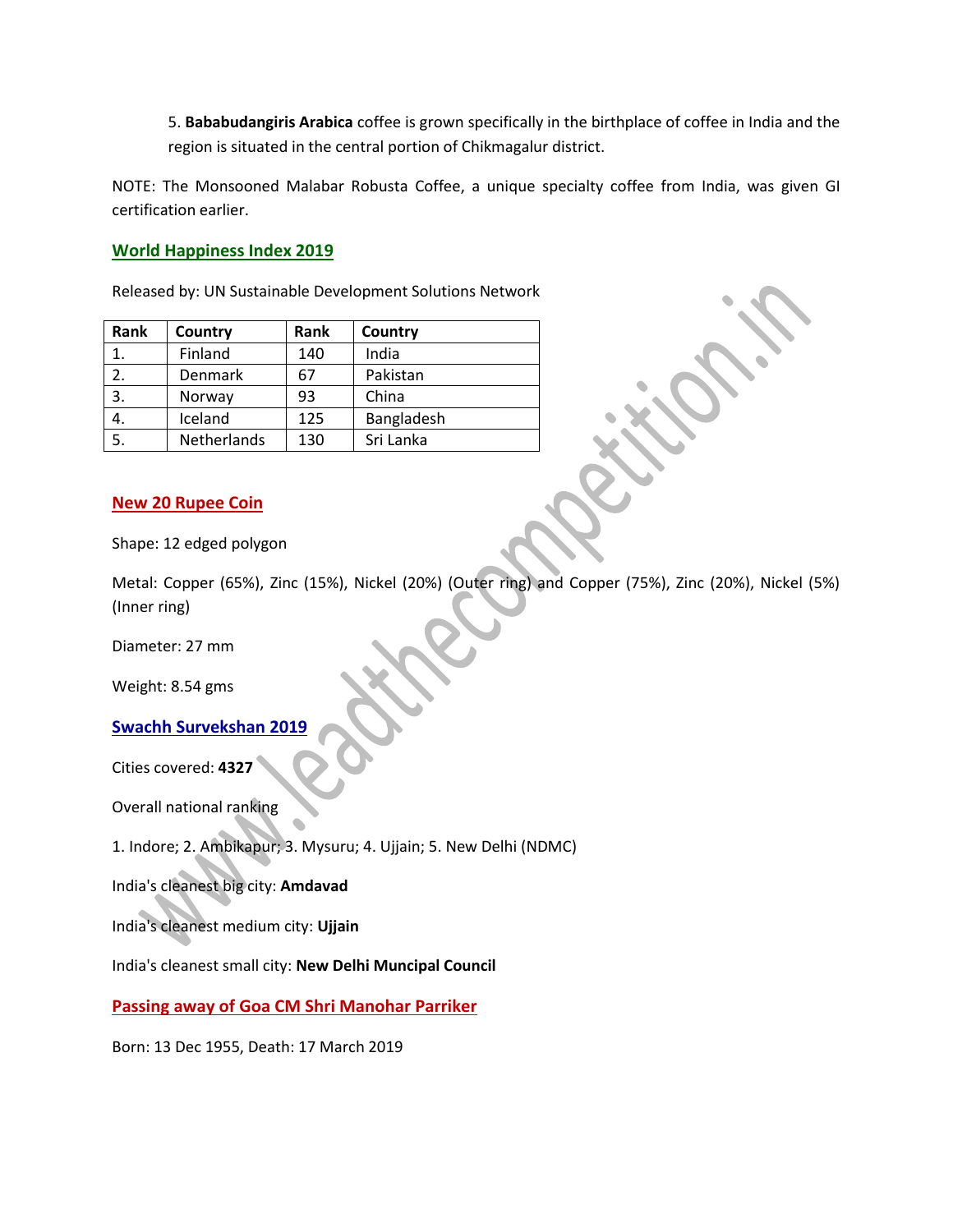**Chief Minister of Goa** from Oct 2000 to Feb 2005, March 2012 to Nov 2014 and March 2017 to March 2019

**Defence Minister of India** from Nov 2014 to March 2017

Alma mater: IIT, Mumbai

Successor to Goa CM's post: Shri Pramod Sawant

#### **GI Tags**

The following items were granted Geographical Indication Tags recently

- 1. **Marayoor Jaggery** (Idukki, Kerala)
- 2. **Sirsi Supari** (Siddpaur, Sirsi and Yellapur taluks of Uttara Kannada, Karnataka)
- 3. **Thirubhuvanam Silk Saree** (Thanjavur, Tamil Nadu)

#### **One Nation One Card**

Launched by : Prime Minister Shri Narendra Modi

Launched at: Ahmedabad

- 1. The card will allow users to pay for all modes of vehicles across India.
- 2. The Indigenous Automatic Fare Collection System based on One Nation One Card Model i.e. National Common Mobility Card (NCMC) is the first of its kind in India.
- 3. It consists of NCMC Card, SWEEKAR (Swachalit Kiraya: Automatic Fare Collection System) and SWAGAT (Swachalit Gate).
- 4. The Gate & Reader prototype has been made by BEL.

## **Pradhan Mantri Kisan Shram Yogi Maan-Dhan Yojana**

Launched by : Prime Minister Shri Narendra Modi

Launched at: **Vastral** in Gujarat.

The scheme assures a monthly pension of **Rs. 3000** for the enrolled unorganized sector workers during their old age.

Informal sector workers earning less than Rs. 15000 per month to enroll as beneficiaries in the nearby Common Service Centre.

A contribution of equal amount as that of the beneficiary will be made by the Union Government.

The contribution of a subscriber ranges from Rs 55/- to Rs 200/- depending on his entry age which is 18 to 40.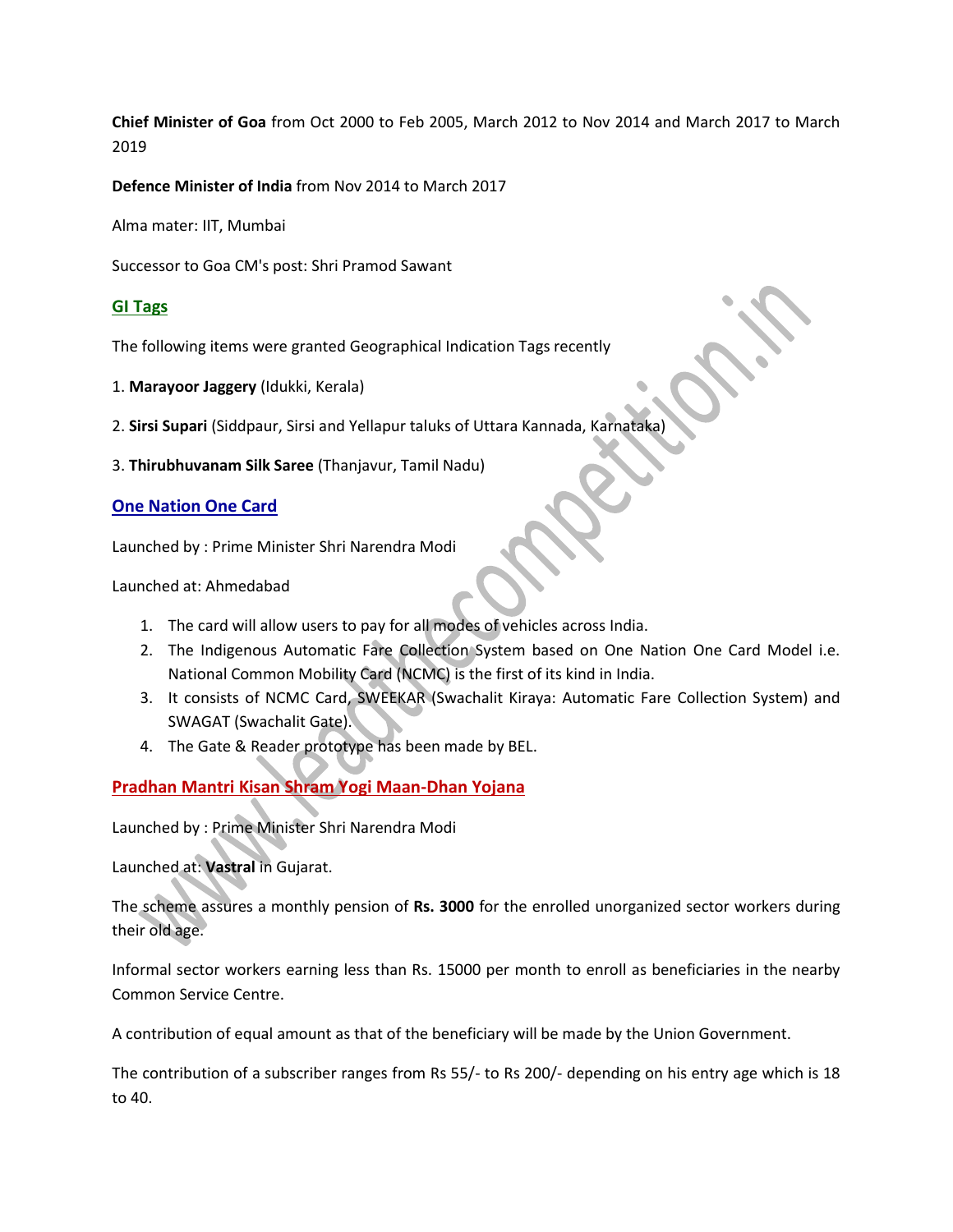## **Important Days of March**

| Zero Discrimination Day: 01 March 2019                                                              |
|-----------------------------------------------------------------------------------------------------|
| Designated by: UNAIDS                                                                               |
| First Observed in: 2014                                                                             |
| World Wildlife Day: 03 March 2019                                                                   |
| Designated by: United nations General Assembly                                                      |
| Theme: Life Below Water: For People and Planet                                                      |
| First Observed in: 2014                                                                             |
| World Hearing Day: 03 March 2019                                                                    |
| Designated by: W.H.O.                                                                               |
| Theme: Check your Hearing                                                                           |
| First Observed in: 2007                                                                             |
| International Women's Day: 08 March 2019                                                            |
| Designated by: U.N.O.                                                                               |
| Theme: Think Equal, Build Smart, Innovate for Change                                                |
| First Observed by UN in: 1975                                                                       |
| World Kidney Day: 14 March 2019                                                                     |
| Designated by: International Society of Nephrology (ISN) and the International Federation of Kidney |
| Foundations (IFKF)                                                                                  |
| Theme: Kidney Health for Everyone, Everywhere                                                       |
| First Observed in: 2006                                                                             |
| World Consumer Rights Day: 15 March 2019                                                            |
| Designated by: Consumers International                                                              |
| <b>Theme: Trusted Smart Products</b>                                                                |
| First Observed in: 1983                                                                             |
| International Day of Happiness: 20 March 2019                                                       |
| Designated by: UN General Assembly                                                                  |
| First Observed in: 2013                                                                             |
| International Day for Elimination of Racial Discrimination: 21 March 2019                           |
| Designated by: UN General Assembly                                                                  |
| Theme: Mitigating and countering rising nationalist populism and extreme supremacist ideologies     |
| First Observed in: 1966                                                                             |
| International Day of Forests: 21 March 2019                                                         |
| Designated by: UN General Assembly                                                                  |
| Theme: Forests and Education - Learn to Love Forests                                                |
| First Observed in: 2013                                                                             |
| World Poetry Day: 21 March 2019                                                                     |
| Designated by: UNESCO                                                                               |
| First Observed in: 2000                                                                             |
| World Down Syndrome Day: 21 March 2019                                                              |
| Designated by: UN General Assembly                                                                  |
| Focus: Leave No One Behind                                                                          |
| First Observed in: 2012                                                                             |